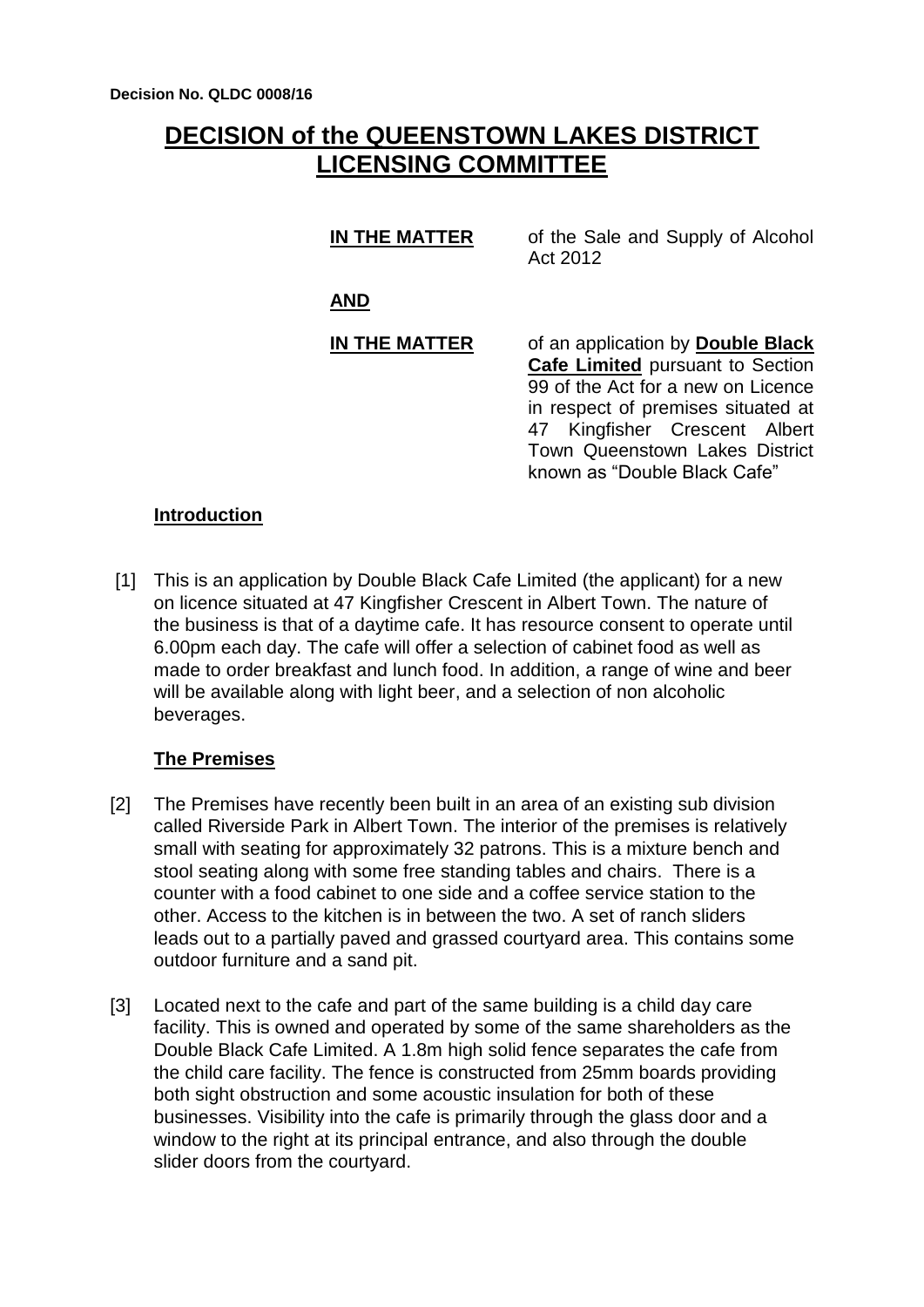# **The Application**

[4] The applicant is an incorporated company with three directors. These being: Christopher Robert Macfie Dorothy Christine Macfie Jillian Robyn Macfie

The hours of operation applied for are:

*Inside and Outside area:*

*Monday to Sunday 11.00am until 5.30pm*

The applicant has supplied a written host responsibility policy and has advised that the following staff members hold Managers Certificates: Jillian Macfie and Marjorie McNeilly

[5] The applications were publicly notified in the Otago Daily Times on the 18<sup>th</sup> January and the 25<sup>th</sup> January 2016 respectively. No objections were received from the general public.

# **The Reporting Agencies**

- [6] The application drew two responses in opposition from the agencies; both of which were outside the reporting time frame. In an email to the licensing inspector received Tuesday  $9<sup>th</sup>$  February 2016, the Alcohol Harm Prevention Support Officer for the Queenstown Police wrote that she had received a late submission from Wanaka Police which stated they wished to oppose the application due to the proximity of the child care centre to the applicant's premises.
- [7] The second late report came from the Medical Officer of Health (MoH) for Public Health South Dr Derek Bell, in an email dated 15<sup>th</sup> Feb 2016 in which he stated that he had been contacted by the Police about their concerns, and that he also had similar concerns around the premises proximity to a child care facility and the associated effects, particularly the service and consumption of alcohol and smoking. This report followed an initial report from the delegated MoH, Ms Lynette Grace who stated on the 25<sup>th</sup> January 2016 that there was no opposition to this new on licence. Further, that through the application process, Ms Grace had contacted Ms Jillian Macfie about the possibility of the Cafe being smoke free due to its proximity to the child care centre. The Inspector confirmed in her report that the applicant had decided to make the premises smoke free, and that on a visit noted there was signage affixed to the fence in the outdoor area.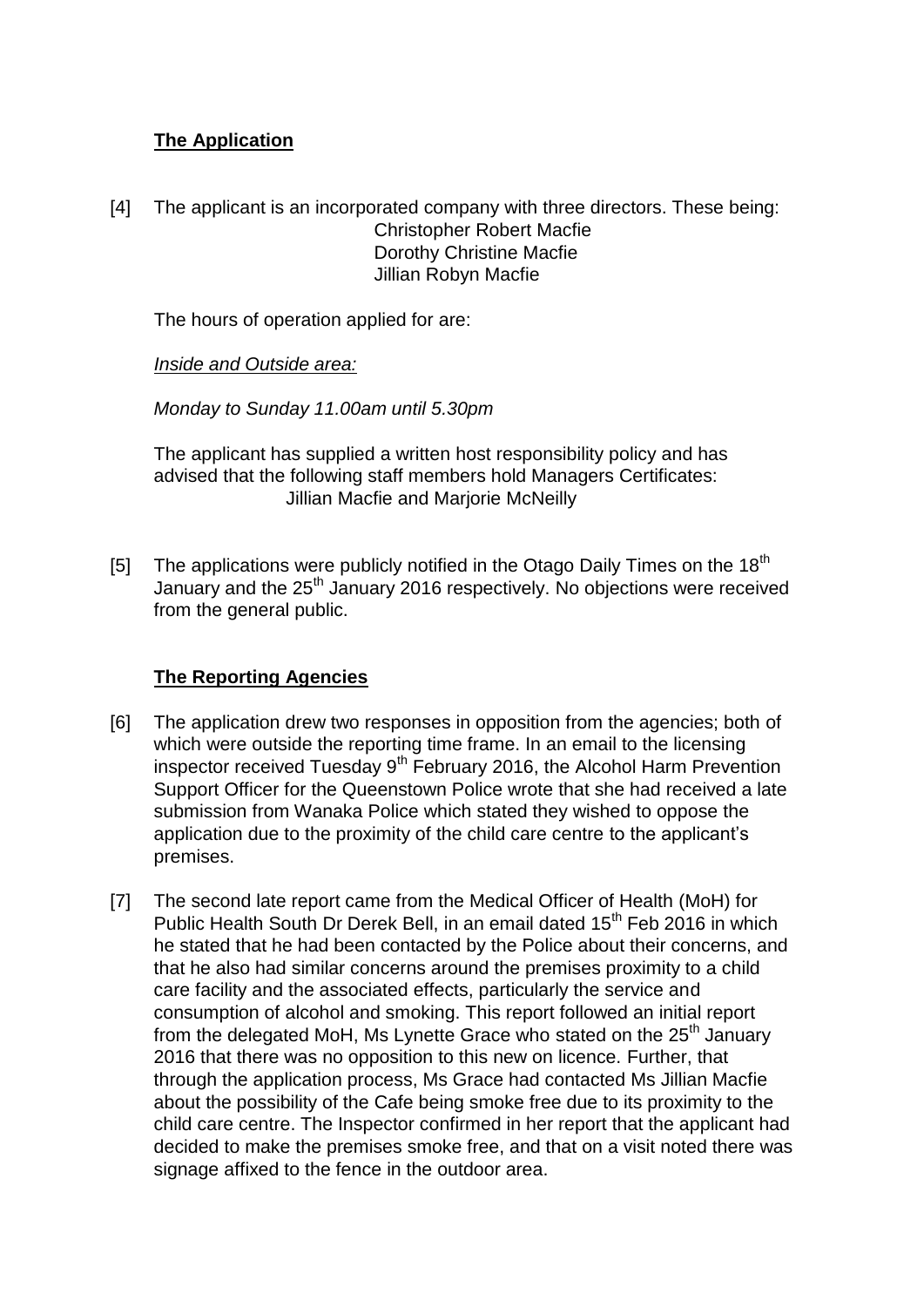# **The Inspector**

- [8] The Inspector, in her report of  $7<sup>th</sup>$  April 2016, noted that whilst the concerns from both the Police and the MoH had been raised outside of the reporting time frame there were some points the committee may care to give some consideration to under Section 106 of the Sale and Supply of Alcohol Act 2012 concerning effects on amenity and good order.
- [9] On receipt of this report, the committee notified the Secretary of the District Licensing Committee that the matter required a hearing.
- [10] The Inspector supplied a supplementary report to the committee on the  $18<sup>th</sup>$ April 2016. Following a courtesy call to the applicant to inform and outline the nature of a hearing, the Inspector received in reply an email from Ms Jillian Macfie dated 15<sup>th</sup> April 2016 with a letter attached. The letter stated that the applicant wished to amend the hours they wished to sell alcohol.
- [11] The new hours the applicant wished to sell alcohol were Saturday, Sunday and Public Holiday's (other than the sacrosanct restricted days) from 11.00am through to 5.30pm. The applicant hoped that this would alleviate the MoH and Police concerns about licensed premises operating next door to a child care facility as the proposed hours would mean the facility would be closed on the days the cafe would potentially be selling alcohol.

# **Further Submissions**

[12] On the 19<sup>th</sup> April 2016, the committee received copies of two updated submissions from the Inspector. In an email the MoH, Dr Derek Bell stated that after he had considered the inspectors report and the supplementary report, he did not have any concerns

with this application. In an email from the Wanaka Community Prevention Officer, Constable Mike Thomas confirmed the Police did not have further concerns with this application.

### **Decision and Reasons**

[13] The Inspector drew the committee's attention to matters for consideration under Section 106 and then helpfully reminded us of NZARLA PH 194 *Stephen Dennis Sargent and Kapiti Supermarket Limited* where the authority was critical of what was deemed an abuse of practice when agencies report outside of the statutory time frames. These matters would have been central to a decision had not the initiative been reasserted by the applicant.